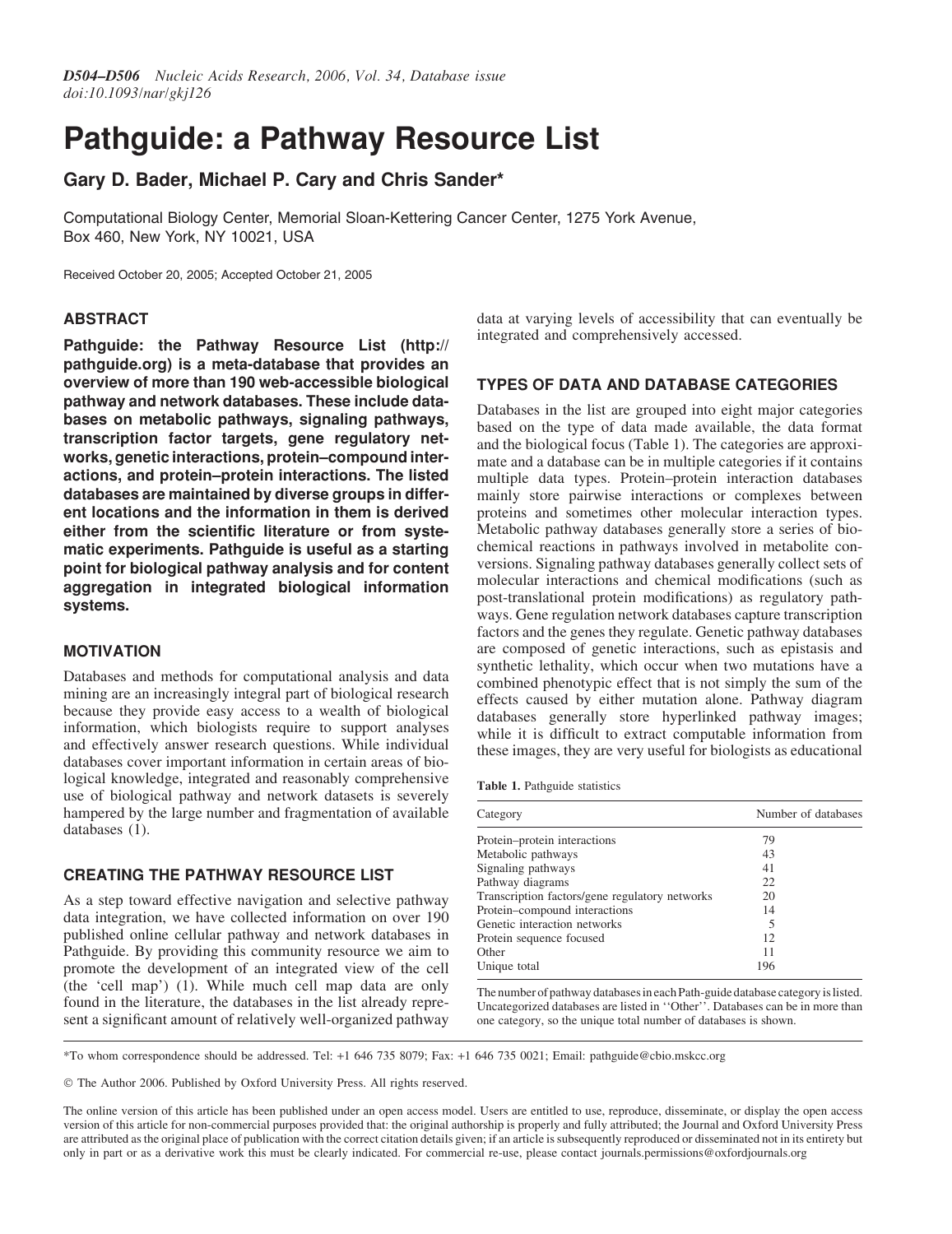and quick reference tools. Essentially all databases listed focus on interactions or pathways/networks. However, we also include a number of protein-sequence databases that store pathway information as secondary information, e.g. the REBASE database of restriction enzymes contains information about catalytic events involving DNA.

#### COVERAGE

As one might expect, the categories of information captured in databases, so far, are biased by community biological interests and do not evenly cover the space of available pathway and interaction data (Figure 1). For instance, there are many protein–protein and protein–compound databases, plausibly because of technical developments in proteomics and interest in drug discovery, but there appear to be only two protein– RNA databases and none for RNA–compound interactions, although these categories are clearly of biological interest. Interactions and pathways define biological function at the molecular level. Therefore, pathway databases must grow to support the evolution of biological knowledge. There is still significant room for pathway database growth in underrepresented categories and areas of new biological discoveries, such as microRNA targets.

#### META-DATA AND LINKS

Database names in Pathguide are linked to the database homepage and clicking on 'more' next to each database leads to a structured description of the database listing short name, full name, homepage Uniform Resource Locator (URL), last observed date, text description, sample data URL, availability (e.g. free to all users, license purchase required), PubMed links, Pathguide category, types of tools available, database statistics, organisms covered and a popularity measure. The popularity measure used is the number of web pages, as indexed by the Google Internet search engine, that mention a given pathway database homepage URL. A user can rank all databases by this measure by clicking 'Order list by web popularity' at the top of the Pathguide homepage. The measure is rough because not all websites mentioning a pathway database are relevant. Thus the exact ranking is likely not sound, but it is useful as an overview of the most popular set of databases in each category.

# **STANDARDS**

Many computational pathway analysis methods gain power given a larger biological network. A single new link can lead to a significant new biological discovery. Collecting



Figure 1. The 40 largest databases in Pathguide. Pathway databases are diverse, both in volume of data (Database size, vertical) and in the attention they appear to generate (Popularity Estimate, horizontal). Database size is the sum of interaction and pathway records (where available; some database statistics may be incomplete). Popularity Estimate is taken to be the number of web pages in Google that mention the database homepage URL. Five main database categories (see symbol legend) out of eight are represented in the top 40. Databases in multiple categories are only represented in one (arbitrarily chosen) category. See the Pathguide website for expanded database names.